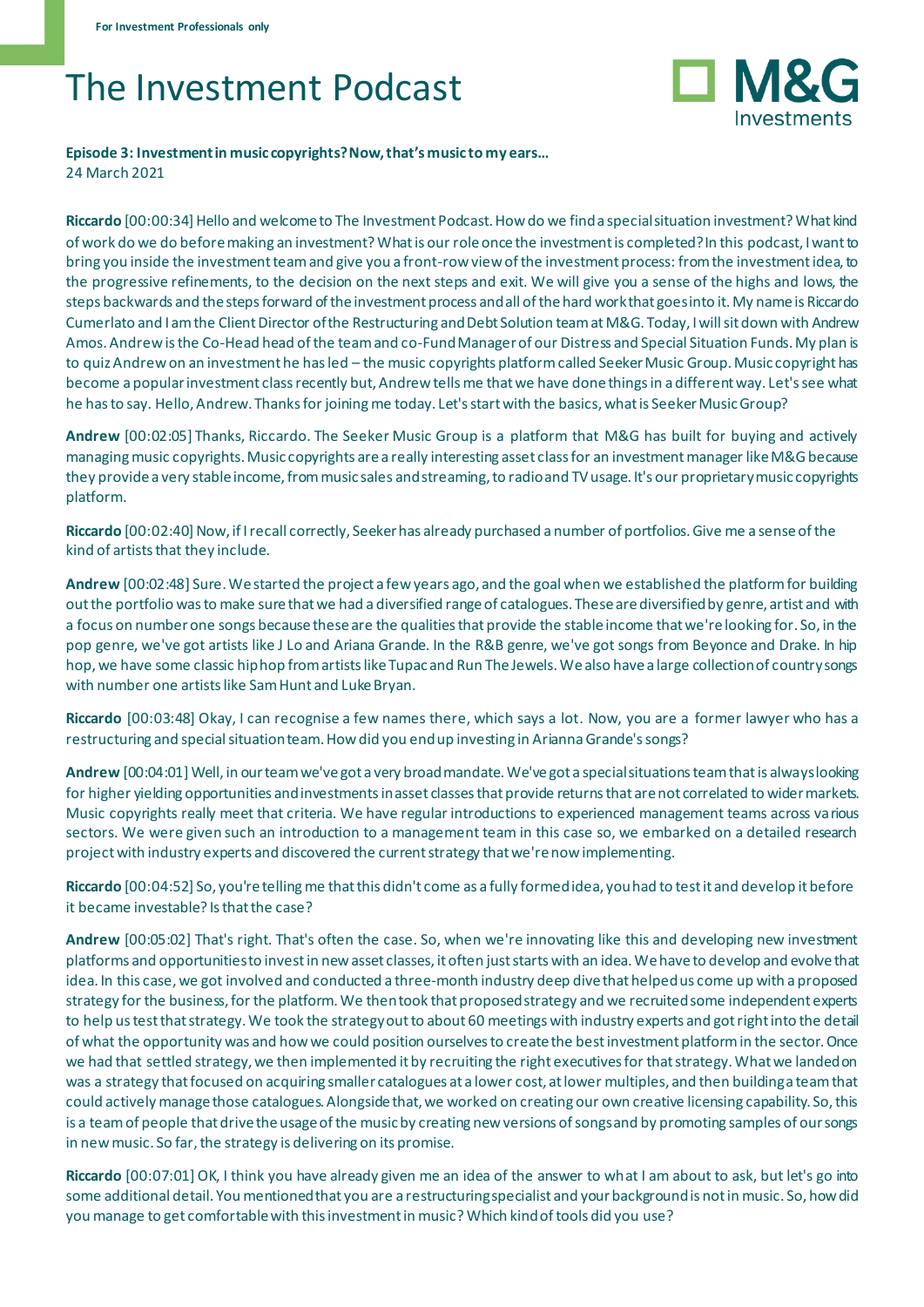**Andrew** [00:07:22] So once we've been through that industry deep dive and we've evolved and settled the strategy and we have built the expert executive team to go off and execute, we also stand up an independent board. So, between the board of non-executive directors, the investment committee that is created within that board and the experts that we have in the executive team, we have a lot of industry experience. It's not the case that we as an asset manager suddenly become experts in music, creative licensing and the active management of music copyrights, we just build the best team of industry experts that we can. In the case of the executive team, the CEO, CFO and CEO are all industry veterans with 20 plus years of experience. In turn, they have gone onto hire a specialist team, people that are very experienced in sourcing and acquiring catalogues. This is a team that's very experienced with the active management of catalogues and makes sure that we're collecting all the royalties and all the revenue that's available from the assets. They then build a creative licensing capability, which we have already touched on.

**Riccardo** [00:08:54] OK, thanks, Andrew. It is much clearer how you got comfortable with the investment. You mention all the work you've done before. Now Seeker is up and running, is there anything else for you to do or, can you just sit back, relax and wait for the cash to come in?

**Andrew** [00:09:14] No, M&G continues to be very actively involved in the strategy and we're involved on a number of different levels. Primarily, we provide direct support to the executive team and we make sure that the administration of the business itself is industry-leading. We make sure that they've got top of market financial control and we make sure that they're recruiting the best people and retaining the best people that they can. We also bring all of our experience within those business functions to the enterprise and are represented on the board. There are M&G employees on the board and on the investment committee who make sure that the independent board of directors and the executive are following the very strict investment process that we've built for the business. We also continue to support the business and monitor its financial performance as well. We make sure that all the forecasted revenue that would be generated from the asset is being generated and collected efficiently. Finally, we're involved in developing the long-term strategy for the business. Working together with the board and the executive – we look at portfolio composition, M&G's opportunities for the platform and optimizing the financing of the platform as well. So, there's very close contact and ongoing involvement with Seeker.

**Riccardo** [00:10:54] OK, that's clear. Thank you. Now, one of the reasons why we are having this conversation, apart from the fact that it is a very interesting investment in my opinion is also because of the fact that music copyright is quite popular right now. I was checking the BBC News website the other day and there was news about Neil Young selling his catalogues. Clearly, there are a lot of investors looking at this asset class. Is Seeker trying to do things any differently than the others?

**Andrew** [00:11:27] Yeah, I think that when we did our analysis of the sector, we saw that high level of institutional interest in the asset class that you're talking about. There has been a lot of capital coming in from large institutional investors over the last five years in particular. What those investors tend to do, is focus on much larger catalogues. So, they're looking to buy consolidated, diversified catalogues of one hundred million dollars plus and that's because they're running primarily passive scale businesses. The approach that we've taken and the real opportunity we saw, was looking into much smaller catalogues where there's no real Institutional bid. So, we built a team that's full of, as I've said, industry veterans with lots of contacts and direct relationships with writers, creatives and artists. We are focused on the part of the market where we can buy a single songwriter catalogue with values in the few million or less than 10 million – where there is no Institutional bid for the assets. It means that we can buy at much lower multiples and at much more attractive prices. Our plan over time is to roll-up all of those smaller catalogues and single songwriter catalogues, into a much larger diversified portfolio of assets.

**Andrew** [00:13:10] So, through that process, we're going to get that uplift in value and we can build something that might be of interest to Institutional investors. Seeker is also different because it is really set up for active management of the assets. Each time the executive proposes an investment, they also have to present to the board on what the specific creative plan is for those songs. They also need to be able to illustrate that we can generate acquisition through active management and incremental revenue so that we are able to generate a return around the 15 percent range over the life of the investment. That is all driven from the active management of the assets. The final element is the creative licensing part that we've touched on a couple of times. This is a team of writers within Seeker who come up with innovative and creative ways to use existing songs in new ways and generate new revenue from those songs. This is through creating covers, versions that can be used in film and TV and promoting the use of samples from old songs and new songs. This drives a lot of incremental revenue and this element, in particular, is a strategy that can only be implemented if you've built your own creative licensing team as Seeker has.

**Riccardo** [00:14:52] So, you've made a few references to the value add of the team and the proposition. So, let's go back to the boring basics of investments. Can you just summarize how you make money out of this idea – in a few sentences?

**Andrew** [00:15:11] We're generating value and generating returns for our investors through three basic elements. First of all, it's the cash yield or the revenue that's generated from the use of the music. Each year we generate about eight percent of the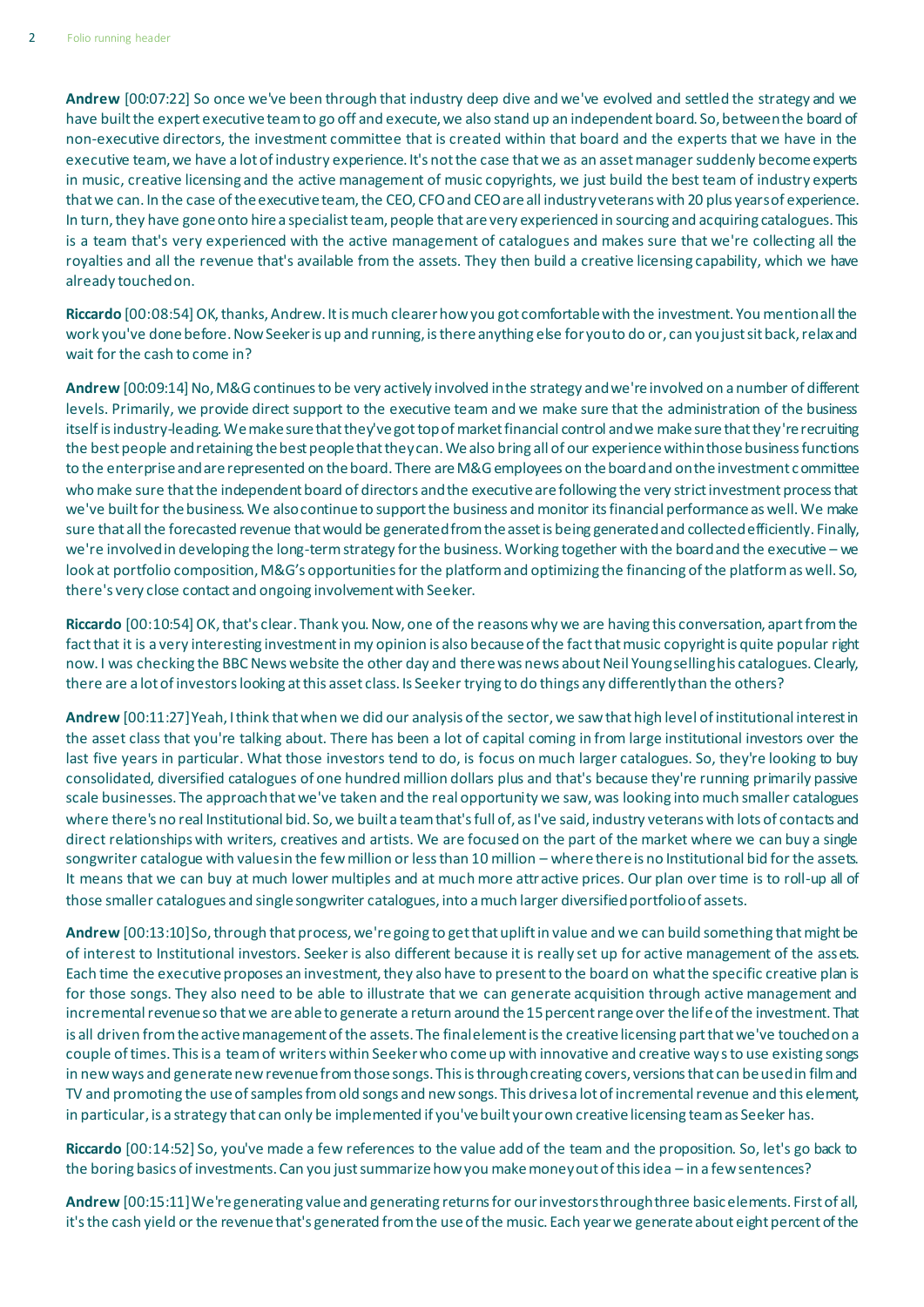catalogue's value or an eight percent return just from the physical sales of songs, song downloads, radio use, passive streaming and the revenue that's generated from an active stream like Spotify. This is also from the synchronization or the licensing of songs or film, television and online media. So, there's a very attractive cash yield that comes to the assets and it is a very stable cash flow from the copyrights. In addition to that, we're generating capital appreciation, which comes from that portfolio effect that I described earlier. This is where we buy much smaller catalogues, catalogues that are under 10 million in value, which, tend to trade at about 10- or 12-times historic earnings. We then roll those up over time into a much more diversified portfolio and the target is to get to one hundred million of assets by the end of this year. Once you're at that hundred million size, recent transactions in the market have illustrated that the portfolio starts trading at 18 to 20 times. So, you can see that value or multiple pick up that you get from building a diversified, much larger portfolio from very small individual catalogues. Finally, the third element that generates value for our investors is through the management company itself. So, the creation of Seeker, the creation of a new business with industry experts, creatives, people who are sourcing and actively managing music. This in itself is a valuable thing - once you've proven that it can deliver the returns that we're targeting. With those three elements together, we feel that we can provide a really interesting return for investors.

**Riccardo** [00:17:40] That is very helpful. I have a much clearer idea on how the values deliver to investors. You mentioned earlier about strategic planning for the strategy or long-term planning. We mentioned the fact that Seeker has already purchased a few catalogues and I know that there are a few additional purchases in the pipeline. What is the long-term strategy for Seeker?

**Andrew** [00:18:08] Well, there are two approaches that you can take to the long-term strategy here. There's the roll-up of the smaller catalogues into a much larger diversified portfolio which we have spoken about. Then, there's the long -term management of the diversified portfolio with its very stable cash flows. These two approaches give you options for future growth. So, with the case of the roll-up and creating diversified portfolios, you can run a process of rolling out portfolio one, selling that portfolio into the market and then repeating the process. You are then getting that value creation and that multiple uplift by building a much larger portfolio and selling it onto institutional investors, you then just start the process again, using your management team to build up another portfolio. You can also create long-term growth opportunities for the strategy if you decide to focus on the long-term management of the assets. So, we might choose to roll-up a range of much larger portfolios, and rather than sell those into the market, we could retain them and manage them for a stable income. This is an asset class that can provide very regular dividends to investors. So, we've got both of those options when it comes to longterm growth.

**Riccardo** [00:19:47] OK, last question and this is the one where you have to be really honest with me. I will be honest with you first. If I had to invest in music, I would need to enlist the help of my daughter because otherwise the portfolio would be made only of Bruce Springsteen songs. So, the question is, do you ask for final sign off from your kids before making an investment?

**Andrew** [00:20:10] No, I mean, I understand your point, it is hard to stay in touch with what's cool in music but that's not something we do. We've got a very experienced executive, a creative team that brings a career's worth of experience and the industry to target the assets, evaluate the assets and decide what's appropriate for the portfolio. In addition, we can rely on the board and the investment committee, which again, is full of very, very experienced industry people. The other element here is that Seeker really focuses on older, more evergreen songs that can provide a stable income. So, it's not so much about picking the songs that are going to be popular or chart successes necessarily but the old number ones from five, 10, 15, 20 years ago where income is very, very stable. An interesting point that is worth mentioning is the sampling of songs. So, we have a lot of songs in the catalogue which are iconic R&B and hip-hop songs where samples are used in new versions and new songs are released. There have been a number of examples in Seeker's history, where those samples have found themselves in new chart hits, in really contemporary new songs, and when that happens, my kids do think that it is pretty cool.

**Riccardo** [00:22:06] My daughter probably would as well. So, listen, Andrew, thank you for your time. This was very insightful and very interesting. Thanks again and have a good day.